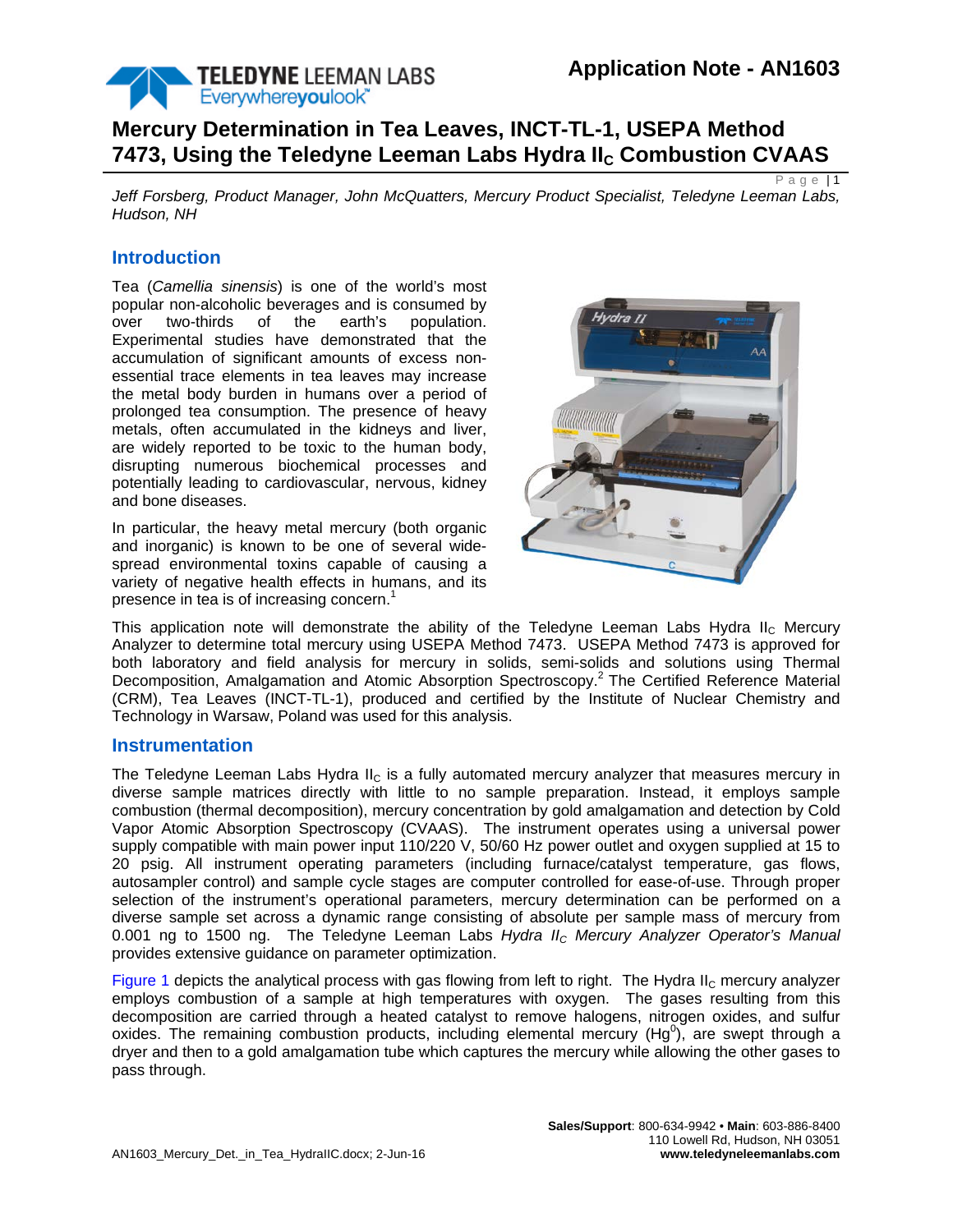

#### Page | **2**

The amalgamator is then heated to release the accumulated  $Hg^0$  into a carrier gas which transports it into the Cold Vapor Atomic Absorption Spectrometer. The transient signal is measured in series by a highsensitivity cell followed by a low-sensitivity cell. The two peaks are integrated and reported against the best calibration of the two cells available. The use of two cells provides the best detection limit with a wider dynamic range than that provided by a single optical cell path length. Waste gases exiting the system are chemically "scrubbed" with a carbon trap or exhausted safely out of the lab at the end of the process.

<span id="page-1-0"></span>



# **Experimental**

The Hydra  $II_C$  is operated by the Teledyne Leeman Labs Envoy software that provides sample specific control of the system. The software's parameters can be optimized for sample drying and decomposition (combustion is customizable for temperature and duration) for each individual sample to facilitate analysis of mercury in various sample matrices. For this application note, the system was calibrated up to 4 ng. The operating conditions used during sample analyses are shown in [Figure 2](#page-1-1) and [Table I.](#page-2-0)



<span id="page-1-1"></span>**Figure 2** Operational Conditions

**Sales/Support**: 800-634-9942 • **Main**: 603-886-8400 110 Lowell Rd, Hudson, NH 03051 **www.teledyneleemanlabs.com**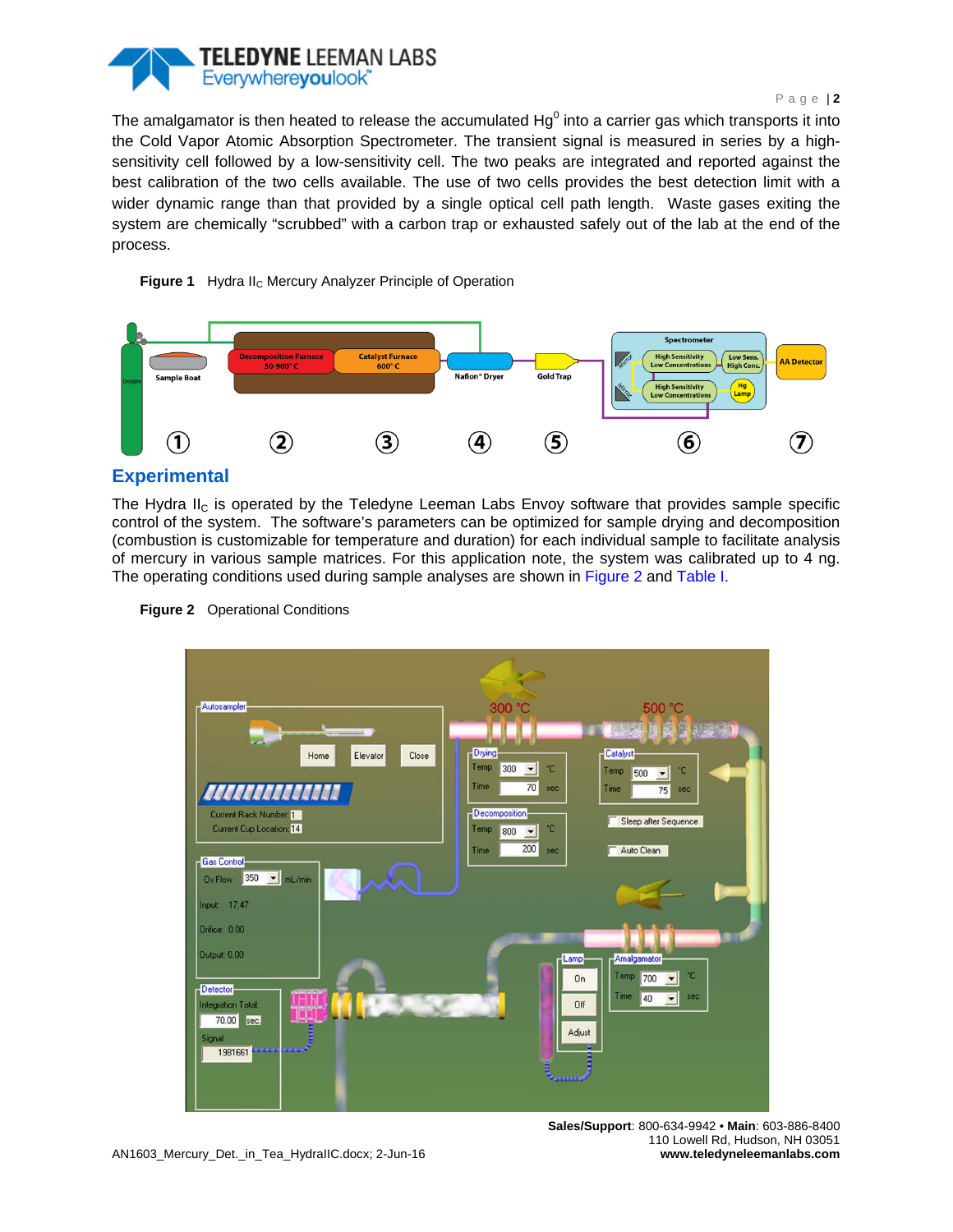

<span id="page-2-0"></span>

| Table I<br><b>Operational Conditions</b> |                                  |                        |
|------------------------------------------|----------------------------------|------------------------|
| <b>Sample</b>                            | <b>Method Parameter</b>          | <b>Parameter Value</b> |
| Tea Leaves (INCT-TL-1)                   | <b>Drying Temperature</b>        | 300 °C                 |
|                                          | <b>Drying Time</b>               | 70 Seconds             |
|                                          | <b>Decomposition Temperature</b> | 800 °C                 |
|                                          | Decomposition Time               | 200 Seconds            |
|                                          | Catalyst Temperature             | 500 °C                 |
|                                          | Wait Time                        | 75 Seconds             |
|                                          | Amalgamator Temperature          | 700 °C                 |
|                                          | Amalgamator Time                 | 40 Seconds             |

Tea Leaves (INCT-TL-1) CRM was used for this analysis. According to the Institute of Nuclear Chemistry and Technology, the CRM was "prepared from black tea, usually packed in tea bags. Tea leaves collected and processed in Argentina were ground and sieved. All precautions were taken to avoid contamination of the material with metals. The next step was homogenization by mixing in a plastic drum. After preliminary homogeneity checking by X-ray fluorescence, the material was distributed into PP bottles and final homogeneity testing was performed by neutron activation analysis determining Br, Ce, Co, Cr, Cs, Fe, K, La, Mn, Na, Rb, Sc and Sm in subsamples (Fisher's test). Good homogeneity of INCT-TL-1 at least for sample weight of 5 mg was confirmed. Long-term stability was assured by sterilization of the whole lot of the material by electron beam radiation and is being monitored during storage. Certification of the candidate reference material was done on the basis of world-wide interlaboratory comparison exercise in which 109 laboratories from 19 countries using various analytical methods, participated. Data evaluation was performed using the software package ACQS-1. Several criteria were employed to decide whether the overall mean can be given the status of recommended (certified) or information value. The material was prepared and certified by the staff of the Dept. of Anal. Chem., of INCT under the supervision of Prof. Dr R.Dybczyński."3

**Note:** The only sample preparation involved with INCT-TL-1 was the thorough mixing of the bottle initially and between each sample weighing to assure and maintain homogeneity.

The Tea Leaves (INCT-TL-1) certificate included with the material did not list moisture content and instructed that it should be determined in-house on a separate portion of the material that would not be used for analyte determination. A cleaned and tared sample boat was loaded with  $\sim$ 0.100 grams (as-received weight), dried at 85 °C, and then weighed after 48 hours, per the certificate's instructions. The percent moisture was determined to be 5.48%.

# **Calibration Standardization**

Nickel boats loaded with diatomaceous earth were cleaned just prior to calibration by running them through the same method used for the analysis (unnecessary dry time was removed). While the boats were being cleaned, Intermediate Standards were prepared by serial dilutions of a 1000 mg/L certified primary standard purchased from LabChem<sup>®</sup> and shown in [Table II.](#page-3-0) The final analyzer Calibration Standards were prepared as shown in [Table III.](#page-3-1)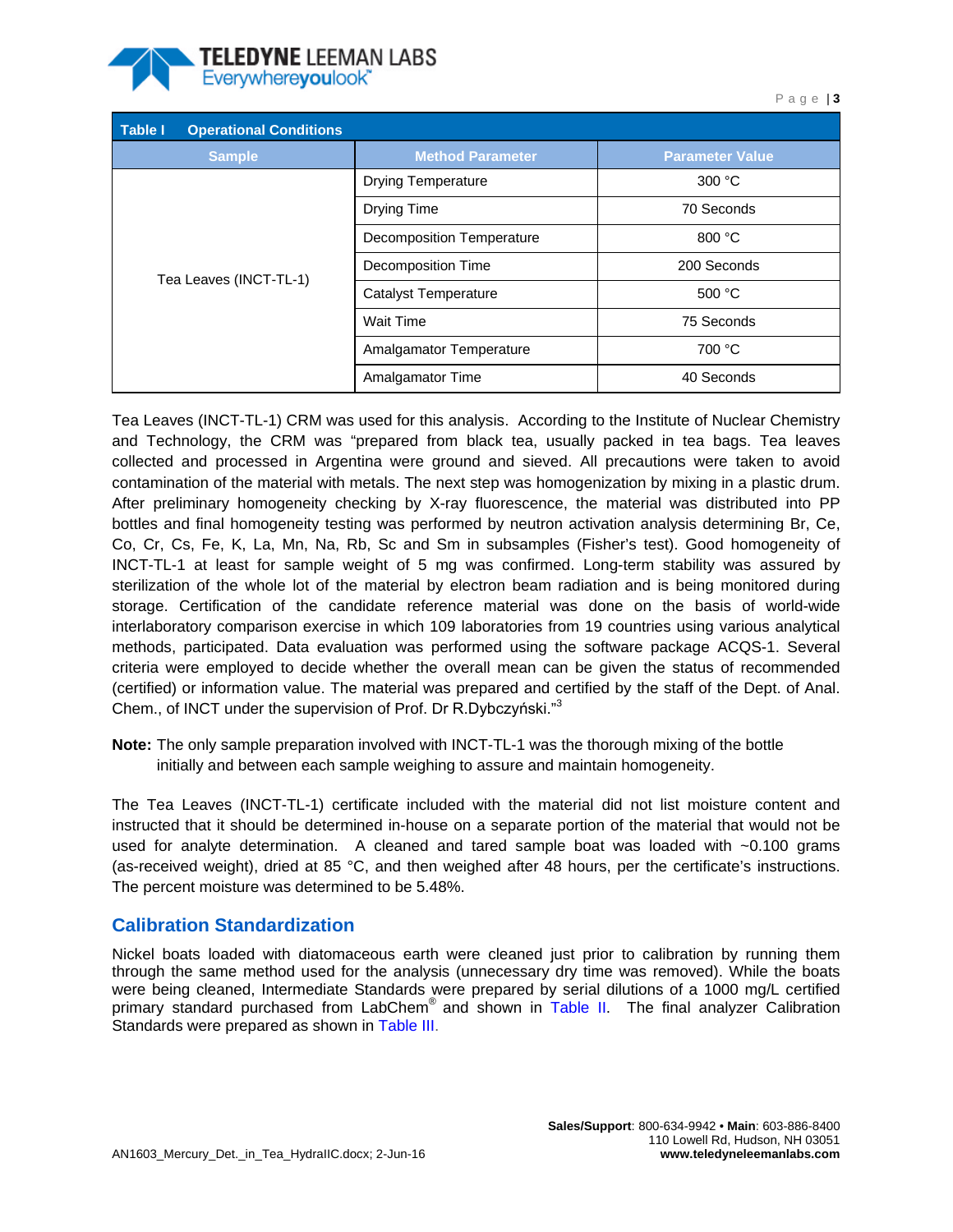

Laboratory 18.2 Mohm-cm resistivity DI water was used for the first Intermediate Standard dilution so that its resulting Nitric Acid (HNO<sub>3</sub>) concentration would be 0.1%. Also, a 0.1% HNO<sub>3</sub> solution was made using 18.2 Mohm-cm resistivity DI water as diluent for the second Intermediate Standard and the final analyzer Calibration Standards. This protocol allowed for the same volume and concentration of  $HNO<sub>3</sub>$ preservative for each Calibration Standard as shown in [Table III.](#page-3-1) The Intermediate Standards and Calibration Standards were prepared in the following manner:

- A 10,000 µg/L Intermediate Standard was made from the 1000 mg/L certified primary standard (preserved in 10% HNO<sub>3</sub>) by performing a 100x dilution using 18.2 Mohm-cm resistivity DI water.
- A 1000 µg/L Intermediate Standard was made by performing a 10x serial dilution using the prepared 0.1% HNO<sub>3</sub> diluent solution (5 mL of the 10,000 ug/L standard into a total volume of 50 mL).
- Using a microliter pipettor for best accuracy, 40, 20, 10, 5 and 2.5 µg/L analyzer Calibration Standards were made by diluting 400 µl, 200 µl, 100 µl, 50 µl and 25 µl of the 1000 µg/L Intermediate Standard into a total volume of 10 mL in separate tubes using the prepared 0.1% HNO<sub>3</sub> diluent solution.
- $0.1\%$  HNO<sub>3</sub> diluent solution was used for the analyzer Calibration Blank.

<span id="page-3-0"></span>

| Serial Dilutions for Intermediate Standards<br>Table II |                         |               |                     |  |
|---------------------------------------------------------|-------------------------|---------------|---------------------|--|
|                                                         | <b>Primary Standard</b> | 100x Dilution | <b>10x Dilution</b> |  |
| Hg Conc. in µg/L                                        | 1,000,000               | 10.000        | 1.000               |  |
| $HNO3$ Conc. in %                                       | 10                      | 0.1           | 0.1                 |  |

Using the pre-cleaned Nickel boats with diatomaceous earth, 0.100 mL aliquots from the mercury Calibration Standards in [Table III](#page-3-1) were analyzed using the operating conditions shown in [Table I](#page-2-0) to create a linear-fit calibration curve in the low-calibration (high-sensitivity) cell. The system developed a curve covering a range of  $0.0 - 4.0$  ng of mercury and is presented in [Figure 3.](#page-4-0) The Envoy Software displays calibration plots as mass of mercury in nanograms versus micro absorbance of Hg**.**

<span id="page-3-1"></span>

| <b>Prepared Analyzer Calibration Standards</b><br><b>Table III</b> |                                              |  |  |
|--------------------------------------------------------------------|----------------------------------------------|--|--|
| <b>Calibration Point / Nitric Concentration</b>                    | <b>Aliquot</b>                               |  |  |
| Blank (0.1%)                                                       | 0.100 mL of $0.1\%$ HNO <sub>3</sub> diluent |  |  |
| $0.25$ ng $(0.1\%)$                                                | 0.100 mL of the 2.5 µg/L standard            |  |  |
| $0.50$ ng $(0.1\%)$                                                | 0.100 mL of the 5.0 µg/L standard            |  |  |
| 1.00 ng $(0.1\%)$                                                  | 0.100 mL of the 10 µg/L standard             |  |  |
| 2.00 ng $(0.1\%)$                                                  | 0.100 mL of the 20 µg/L standard             |  |  |
| 4.00 ng $(0.1\%)$                                                  | 0.100 mL of the 40 µg/L standard             |  |  |

**Note:** As a general rule, when calibrating with, or analyzing liquids, a ratio of 70 seconds per .100 mL (at the typical temperature setting of 300 °C) is recommended for the Dry Time parameter.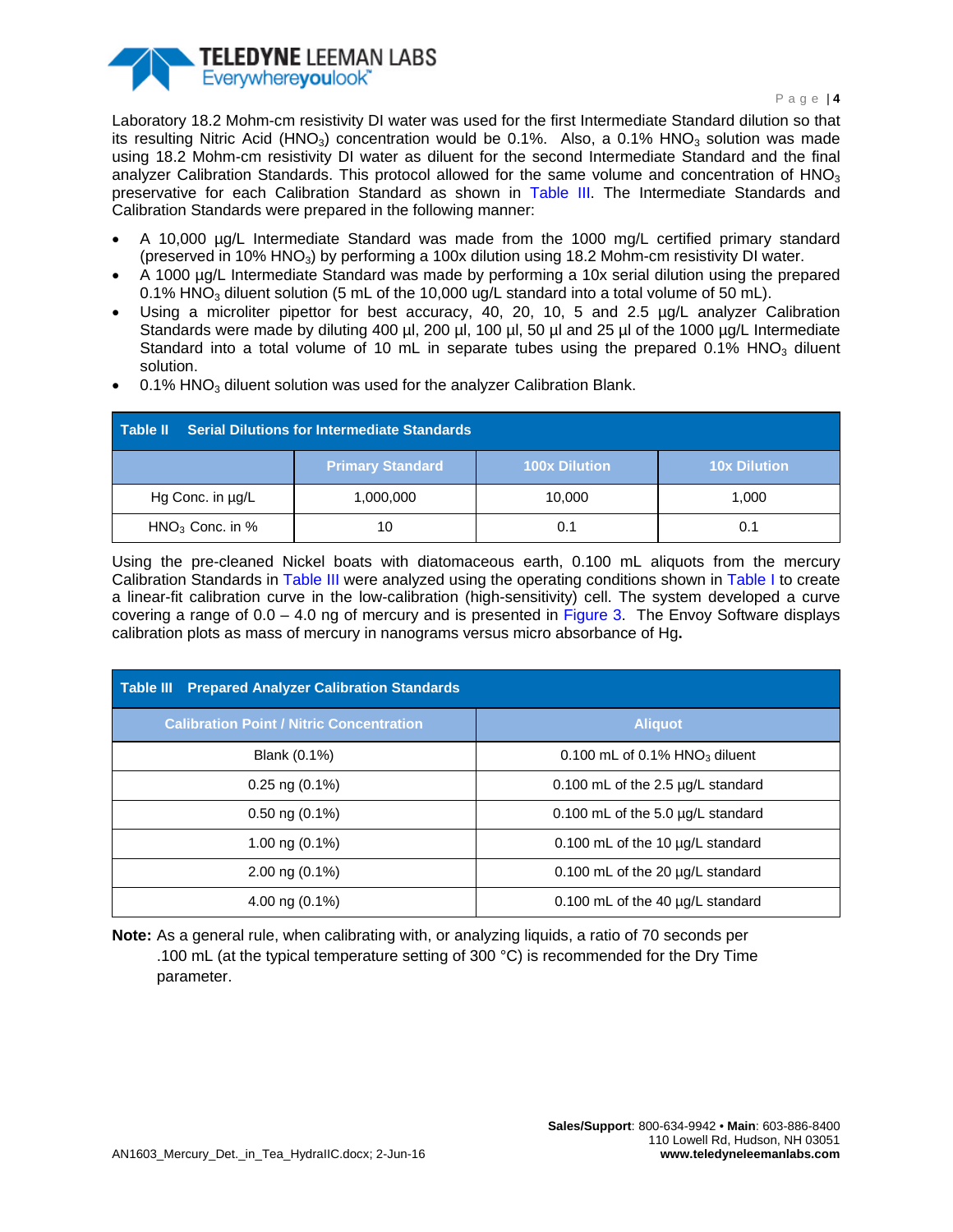



<span id="page-4-0"></span>

### **Procedure**

The same procedure used to clean the Calibration Standard boats was used to clean sufficient empty nickel boats for sample analysis. With thorough mixing of the CRM bottle between each sampling, ~0.100 grams (the certification document accompanying the CRM listed a minimum sampling size of 0.100 grams for reasons of homogeneity) of sample was transferred into the pre-cleaned nickel boats. Exact weights for each individual sample were recorded and entered into the combustion method developed in the Envoy software. A total of seven samples were prepared in this manner and then loaded onto the boat shuttles for unattended analysis. The integrated cover over the shuttles was closed to prevent airborne particulates from contaminating the samples in the boats while they were waiting to be analyzed.

It is important to note that the Envoy software affords the time-saving ability to begin the analytical run (once sufficient samples have been weighed and the weights entered) while the remaining samples are weighed and then added to the end of the sequence. Alternatively, samples can be analyzed individually by loading the weighed sample boat directly onto the injector and entering the weight when prompted by the Envoy software.

#### **Results**

The Hydra II<sub>C</sub> Mercury Analyzer's measurement of mercury in the CRM resulted in a successful correlation with the certified value for Tea Leaves (INCT-TL-1).

Seven replicates of the CRM were analyzed using the instrument operating conditions shown in [Table I.](#page-2-0) The results listed are corrected for the moisture content of 5.48%. The mean concentration and standard deviation were calculated and are listed in [Table IV.](#page-5-0) Individual analyses, giving a final result of 5.54 ug/kg ±0.46 µg/Kg (dry basis), are shown in [Figure 4.](#page-5-1) Tea Leaves (INCT-TL-1) has a certified concentration of 4.92 µg/Kg with an uncertainty of ±0.74 µg/Kg. A representative Tea Leaves (INCT-TL-1) sample peak is shown in [Figure 5.](#page-5-2)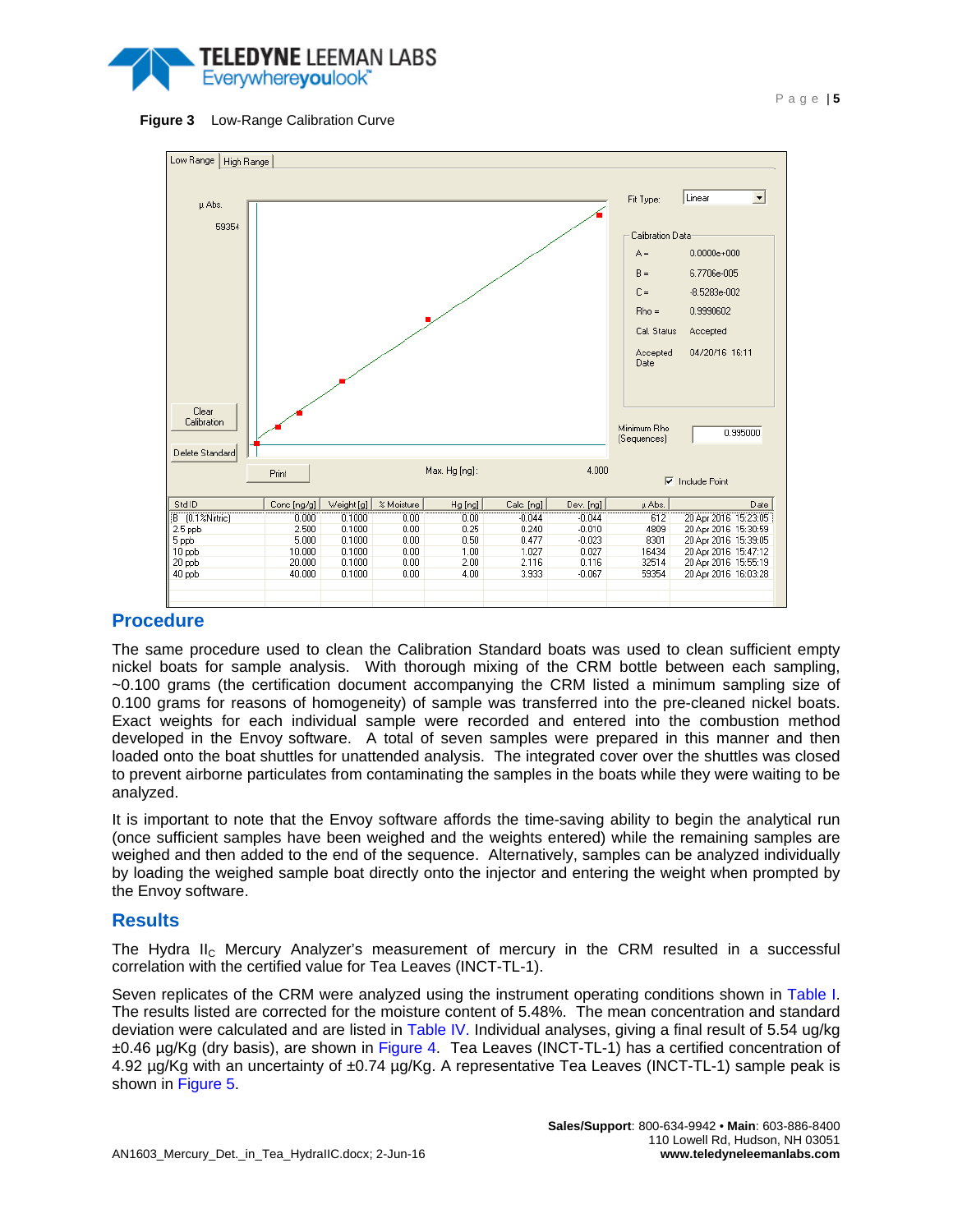

<span id="page-5-0"></span>

| Table IV Tea Leaves, INCT-TL-1, 4.92 µg/Kg ± 0.74 |                                   |  |  |  |
|---------------------------------------------------|-----------------------------------|--|--|--|
| <b>Sample</b>                                     | µg/Kg                             |  |  |  |
| 1                                                 | 5.419                             |  |  |  |
| 2                                                 | 5.462                             |  |  |  |
| 3                                                 | 5.477                             |  |  |  |
| $\overline{4}$                                    | 5.401                             |  |  |  |
| 5                                                 | 5.665                             |  |  |  |
| 6                                                 | 6.009                             |  |  |  |
| $\overline{7}$                                    | 5.320                             |  |  |  |
| Mean = $5.536$                                    |                                   |  |  |  |
| Uncertainty = $0.458$                             |                                   |  |  |  |
| $n = 7$ Replicates                                | $STDEV = 0.234$<br>$RSD% = 4.223$ |  |  |  |

#### <span id="page-5-1"></span>**Figure 4** Results with Uncertainties



<span id="page-5-2"></span>